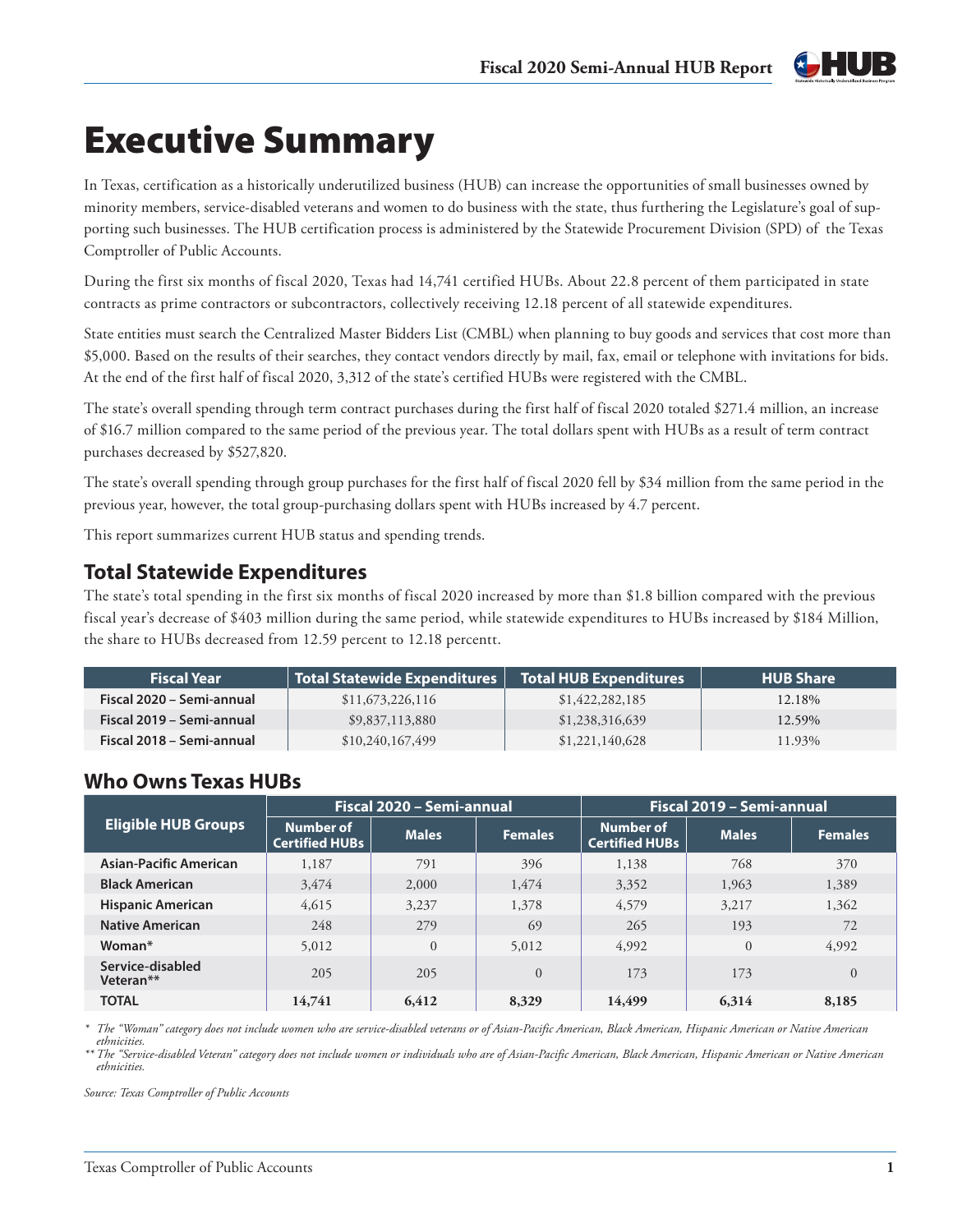## **Expenditures with HUB Groups**

Between the first half of fiscal 2019 and the first half of fiscal 2020, state spending with HUBs owned by Asian-Pacific Americans, Black Americans, Hispanic Americans, Native-American and American Women increased by 12.27 percent, 10.23 percent, 14.26 percent, 11.15 percent and 18.21 percent respectively, awards to service-disabled veterans declined by 17 percent. Overall state expenditures to HUBs rose by 14.86 percent (approximately \$184 million).

The subcontracting totals within business categories for the first half of fiscal 2020, increased in all categories except for building construction.

| <b>Eligible HUB Groups</b>    |                         | Fiscal 2020 - Semi-annual     | Fiscal 2019 - Semi-annual |                                           |
|-------------------------------|-------------------------|-------------------------------|---------------------------|-------------------------------------------|
|                               | <b>Number of Awards</b> | <b>Total HUB Expenditures</b> |                           | Number of Awards   Total HUB Expenditures |
| <b>Asian-Pacific American</b> | 239                     | \$179,615,414                 | 251                       | \$159,991,492                             |
| <b>Black American</b>         | 398                     | \$163,519,964                 | 387                       | \$148,345,831                             |
| <b>Hispanic American</b>      | 1,036                   | \$468,394,282                 | 1,073                     | \$409,941,021                             |
| <b>Native American</b>        | 68                      | \$22,921,245                  | 70                        | \$20,621,464                              |
| Woman <sup>*</sup>            | 1,585                   | \$581,816,169                 | 1,624                     | \$492,169,438                             |
| Service-disabled Veteran**    | 29                      | \$6,015,108                   | 23                        | \$7,247,391                               |
| <b>TOTAL</b>                  | 3,355                   | \$1,422,282,182               | 3,428                     | \$1,238,316,637                           |



*Note: The number of awards reflected in the table above are those made to vendor ID numbers eligible for HUB credit. Similarly, the percentages reflected in the pie chart above are based on the number of vendor ID numbers eligible for HUB credit.*

*\* The "Woman" category does not include women who are service-disabled veterans or of Asian-Pacific American, Black American, Hispanic American or Native American ethnicities. \*\* The "Service-disabled Veteran" category does not include women or individuals who are of Asian-Pacific American, Black American, Hispanic American and Native American ethnicities. Source: Texas Comptroller of Public Accounts*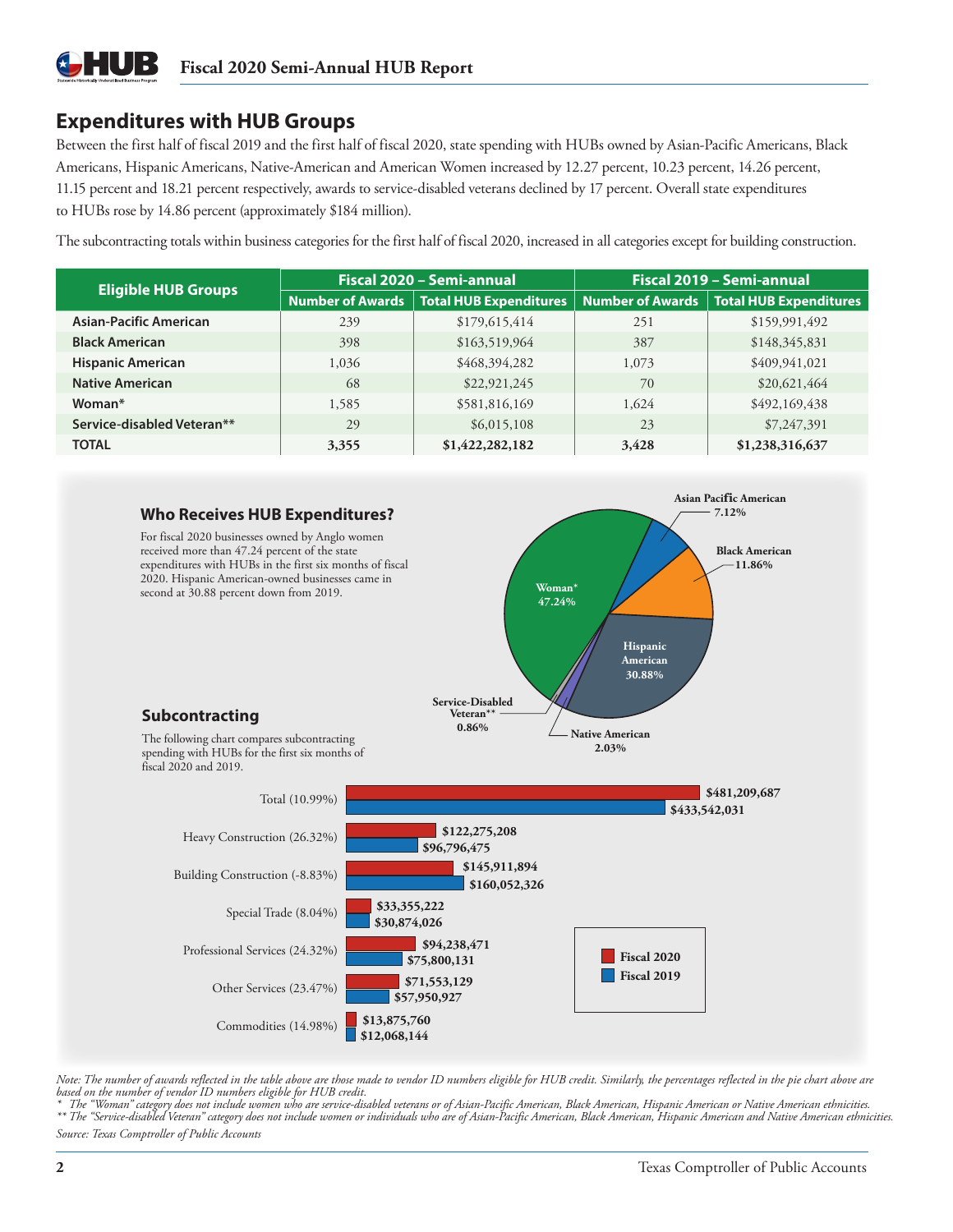

### **Business Categories**

In comparing the first half of fiscal 2019 to the first half of fiscal 2020, state spending with HUBs increased in all business categories. The increase in Heavy Construction was 22.58 percent, Commodities was 19.39 percent, Other Services was 18.55 percent, Professional Services was 13.02 percent, Special Trade was 8.04 percent and Building Construction was 0.64 percent.

#### **Fiscal 2020 – Semi-annual\*\*\***

| <b>Category</b>              | <b>HUB Goals*</b> | <b>Total Expenditures</b> | <b>Total HUB Expenditures</b> | <b>HUB Share</b> |
|------------------------------|-------------------|---------------------------|-------------------------------|------------------|
| <b>Heavy Construction</b>    | 11.20%            | \$3,871,300,290           | \$204,863,551                 | 5.29%            |
| <b>Building Construction</b> | 21.10%            | \$1,104,269,679           | \$200,701,889                 | 18.18%           |
| <b>Special Trades</b>        | 32.90%            | \$454,669,364             | \$102,502,328                 | 22.54%           |
| <b>Professional Services</b> | 23.70%            | \$637,332,869             | \$189,805,318                 | 29.78%           |
| <b>Other Services</b>        | 26.00%            | \$2,556,667,445           | \$372,866,693                 | 14.58%           |
| <b>Commodities</b>           | 21.10%            | \$3,048,986,466           | \$351,542,402                 | 11.53%           |
| TOTAL**                      |                   | \$11,673,226,116          | \$1,422,282,184               | 12.18%           |

#### **Fiscal 2020 Semi-annual Statewide HUB Subcontracting Expenditures: \$481,209,688**

#### **Fiscal 2019 – Semi-annual\*\*\***

| <b>Category</b>              | <b>HUB Goals*</b> | <b>Total Expenditures</b> | <b>Total HUB Expenditures</b> | <b>HUB Share</b> |
|------------------------------|-------------------|---------------------------|-------------------------------|------------------|
| <b>Heavy Construction</b>    | 11.20%            | \$2,785,419,230           | \$167,121,104                 | $6.00\%$         |
| <b>Building Construction</b> | 21.10%            | \$1,168,526,901           | \$199,419,435                 | 17.07%           |
| <b>Special Trades</b>        | 32.90%            | \$460,202,804             | \$94,871,186                  | 20.62%           |
| <b>Professional Services</b> | 23.70%            | \$613,084,321             | \$167,939,597                 | 27.39%           |
| <b>Other Services</b>        | 26.00%            | \$2,269,201,777           | \$314,511,652                 | 13.86%           |
| <b>Commodities</b>           | 21.10%            | \$2,540,678,844           | \$294,453,662                 | 11.59%           |
| <b>TOTAL**</b>               |                   | \$9,837,113,880           | \$1,238,316,639               | 12.59%           |

#### **Fiscal 2019 Semi-annual Statewide HUB Subcontracting Expenditures: \$433,542,032**

#### **Fiscal 2019**

| <b>Category</b>              | <b>HUB Goals*</b> | <b>Total Expenditures</b> | Total HUB Expenditures | <b>HUB Share</b> |
|------------------------------|-------------------|---------------------------|------------------------|------------------|
| <b>Heavy Construction</b>    | 11.20%            | \$6,472,170,520           | \$390,877,742          | 6.04%            |
| <b>Building Construction</b> | 21.10%            | \$2,481,473,373           | \$451,147,184          | 18.18%           |
| <b>Special Trades</b>        | 32.90%            | \$866,662,299             | \$198,085,333          | 22.86%           |
| <b>Professional Services</b> | 23.70%            | \$1,271,742,338           | \$362,971,229          | 28.54%           |
| <b>Other Services</b>        | 26.00%            | \$4,555,348,858           | \$653,776,939          | 14.35%           |
| <b>Commodities</b>           | 21.10%            | \$5,376,314,397           | \$627,575,758          | 11.67%           |
| <b>TOTAL**</b>               |                   | \$21,023,711,787          | \$2,684,434,187        | 12.77%           |

#### **Fiscal 2019 Annual Statewide HUB Subcontracting Expenditures: \$982,194,633**

#### **Fiscal 2018**

| <b>Category</b>              | <b>HUB Goals*</b> | <b>Total Expenditures</b> | <b>Total HUB Expenditures</b> | <b>HUB Share</b> |
|------------------------------|-------------------|---------------------------|-------------------------------|------------------|
| <b>Heavy Construction</b>    | 11.20%            | \$6,130,813,815           | \$387,871,467                 | 6.33%            |
| <b>Building Construction</b> | 21.10%            | \$2,684,579,011           | \$449,573,277                 | 16.75%           |
| <b>Special Trades</b>        | 32.90%            | \$765,405,553             | \$200,301,273                 | 26.17%           |
| <b>Professional Services</b> | 23.70%            | \$1,108,634,928           | \$369,619,518                 | 33.34%           |
| <b>Other Services</b>        | 26.00%            | \$4,810,368,102           | \$655,069,017                 | 13.62%           |
| <b>Commodities</b>           | 21.10%            | \$5,005,401,403           | \$619,872,640                 | 12.38%           |
| <b>TOTAL**</b>               |                   | \$20,505,202,813          | \$2,682,307,194               | 13.08%           |

#### **Fiscal 2018 Annual Statewide HUB Subcontracting Expenditures: \$1,029,519,294**

*\* For HUB reporting purposes, expenditures with all HUBs certified at any time during the current fiscal year are counted toward annual HUB procurement usage goals. \*\* Slight differences in some totals are due to rounding.*

*\*\*\* Total for first six months of fiscal year.*

*Source: Texas Comptroller of Public Accounts*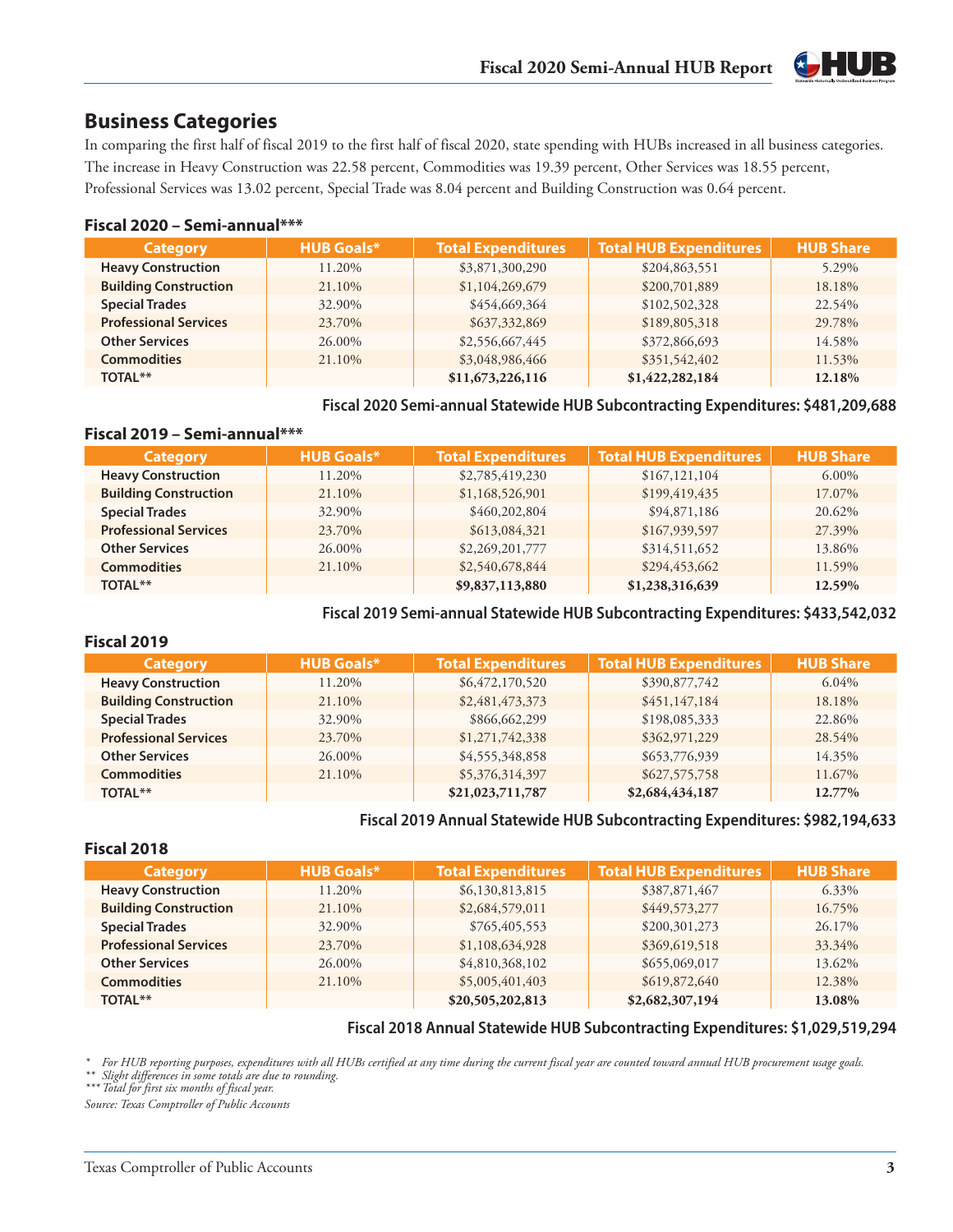## **Spending on Statewide Term Contracts**

Term contracts are developed to consolidate the needs of multiple agencies, providing a simpler purchasing process for commonly used items and yielding lower prices through higher-volume purchases.

During the first six months of fiscal 2020, the state spent \$16.7 million more through term contracts as compared to the first half of fiscal 2019, however, total state spending with HUBs declined by approximately 13.47 percent to \$3.4 million) for the same periods.

#### **Fiscal 2020 – Semi-annual\*\*\***

 $\star$ 

| <b>Term Contracts</b>        | <b>HUB Goals*</b> | <b>Total Spending</b> | <b>Total HUB Spending</b> | <b>HUB Share</b> |
|------------------------------|-------------------|-----------------------|---------------------------|------------------|
| <b>Heavy Construction</b>    | 11.20%            | \$2,505               | \$0                       | $0.00\%$         |
| <b>Building Construction</b> | 21.10%            | \$396,673             | \$0                       | $0.00\%$         |
| <b>Special Trades</b>        | 32.90%            | \$54,086              | \$779                     | 1.44%            |
| <b>Professional Services</b> | 23.70%            | \$976,148             | \$6,222                   | $0.64\%$         |
| <b>Other Services</b>        | 26.00%            | \$12,936,217          | \$253,916                 | 1.96%            |
| <b>Commodities</b>           | 21.10%            | \$257,002,846         | \$3,130,157               | 1.22%            |
| TOTAL**                      |                   | \$271,368,475         | \$3,391,074               | 1.25%            |

#### **Fiscal 2019 – Semi-annual\*\*\***

| <b>Term Contracts</b>        | <b>HUB Goals*</b> | <b>Total Spending</b> | <b>Total HUB Spending</b> | <b>HUB Share</b> |
|------------------------------|-------------------|-----------------------|---------------------------|------------------|
| <b>Heavy Construction</b>    | 11.20%            | \$3,078               | \$0                       | $0.00\%$         |
| <b>Building Construction</b> | 21.10%            | \$63,823              | \$38,665                  | 60.58%           |
| <b>Special Trades</b>        | 32.90%            | \$133,458             | \$0                       | $0.00\%$         |
| <b>Professional Services</b> | 23.70%            | \$1,176,886           | \$28,668                  | 2.44%            |
| <b>Other Services</b>        | 26.00%            | \$10,791,452          | \$600,836                 | 5.57%            |
| <b>Commodities</b>           | 21.10%            | \$242,470,188         | \$3,250,725               | 1.34%            |
| <b>TOTAL**</b>               |                   | \$254,638,885         | \$3,918,894               | 1.54%            |

#### **Fiscal 2019**

| <b>Term Contracts</b>        | <b>HUB Goals*</b> | <b>Total Spending</b> | <b>Total HUB Spending</b> | <b>HUB Share</b> |
|------------------------------|-------------------|-----------------------|---------------------------|------------------|
| <b>Heavy Construction</b>    | 11.20%            | \$4,491               | \$0                       | $0.00\%$         |
| <b>Building Construction</b> | 21.10%            | \$98,910              | \$38,665                  | 39.09%           |
| <b>Special Trades</b>        | 32.90%            | \$222,549             | \$7,212                   | 3.24%            |
| <b>Professional Services</b> | 23.70%            | \$1,954,694           | \$19,082                  | 0.98%            |
| <b>Other Services</b>        | 26.00%            | \$23,387,670          | \$575,466                 | 2.46%            |
| <b>Commodities</b>           | 21.10%            | \$546,922,375         | \$6,616,175               | 1.21%            |
| <b>TOTAL**</b>               |                   | \$572,590,689         | \$7,256,600               | 1.27%            |

#### **Fiscal 2018**

| <b>Term Contracts</b>        | <b>HUB Goals*</b> | <b>Total Spending</b> | <b>Total HUB Spending</b> | <b>HUB Share</b> |
|------------------------------|-------------------|-----------------------|---------------------------|------------------|
| <b>Heavy Construction</b>    | 11.20%            | \$112                 | \$0                       | $0.00\%$         |
| <b>Building Construction</b> | 21.10%            | \$3,933,642           | \$14,613                  | 0.37%            |
| <b>Special Trades</b>        | 32.90%            | \$323,127             | \$453                     | $0.14\%$         |
| <b>Professional Services</b> | 23.70%            | \$1,830,194           | \$4,246                   | $0.23\%$         |
| <b>Other Services</b>        | 26.00%            | \$12,166,791          | \$408,924                 | 3.36%            |
| <b>Commodities</b>           | 21.10%            | \$511,924,822         | \$10,537,437              | 2.06%            |
| TOTAL**                      |                   | \$530,178,688         | \$10,965,673              | 2.07%            |

\* For HUB reporting purposes, expenditures with all HUBs certified at any time during the current fiscal year are counted toward annual HUB procurement usage goals.<br>\*\* Slight differences in some totals are due to rounding.

*\*\*\* Total for first six months of fiscal year.*

*Source: Texas Comptroller of Public Accounts*